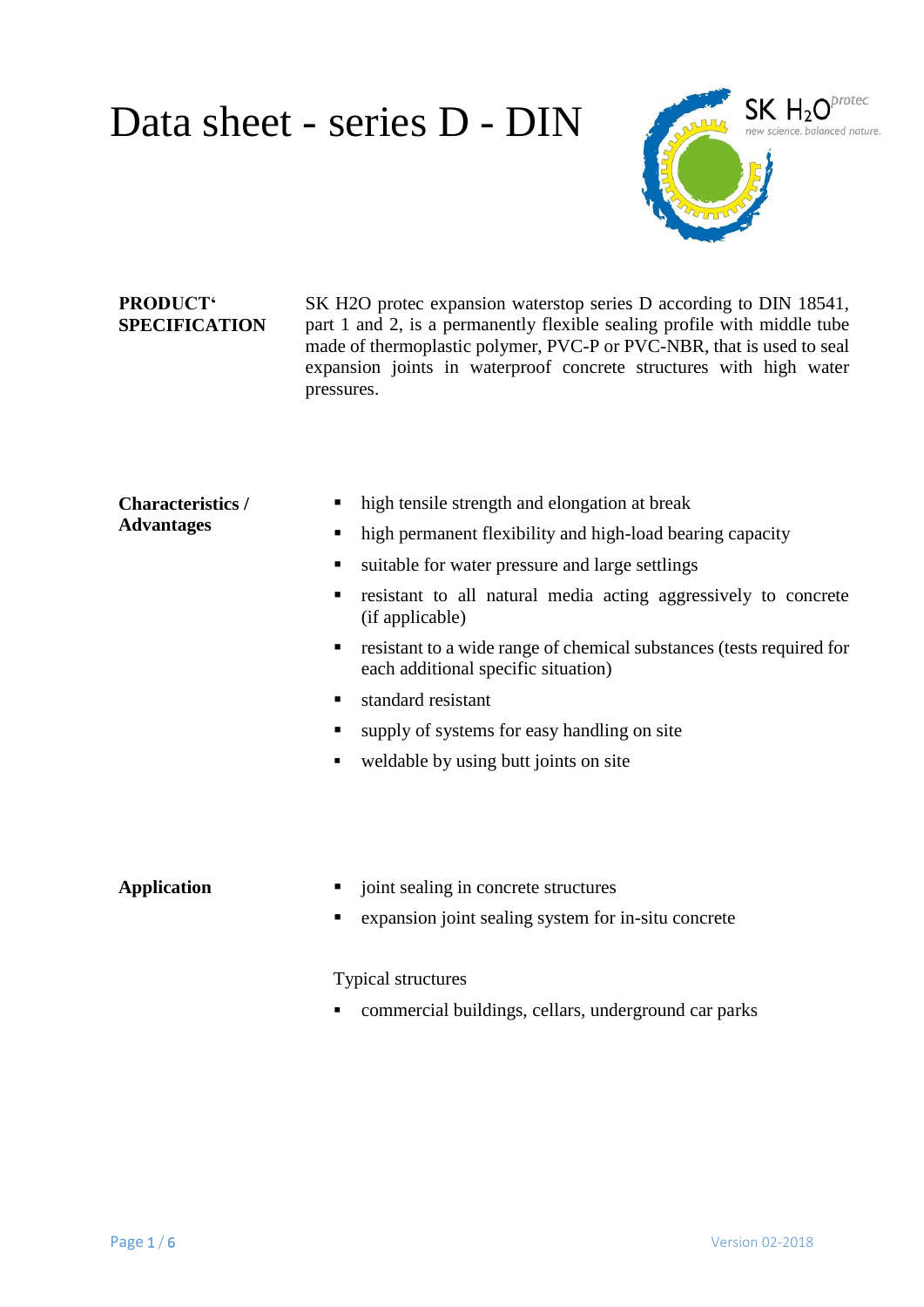

### **Standards / Directives**

- **DIN 18197**
- $\blacksquare$  DIN 18541, part 1 and 2
- WU- Directives DAfStb
- Welding instructions

#### **Test certificate / Approvals**

- latest manufacturer's test certificate
- certificate of conformity DIN 18541
- **External monitoring by MPA NRW**
- **n** internal monitoring

### **PRODUCT DATA**

| <b>Material</b> | $\text{PVC-P}$ (Polyvinyl chloride with plasticizer / P: plasticized)<br>$\blacksquare$<br>PVC-NBR (Polyvinyl chloride - Nitrile butadiene rubber)<br>$\blacksquare$ . |
|-----------------|------------------------------------------------------------------------------------------------------------------------------------------------------------------------|
| <b>Colour</b>   | black<br>п.                                                                                                                                                            |
| Packaging       | supplied as standard rolls $(25 \text{ m})$ , pre-cuts and systems<br>п                                                                                                |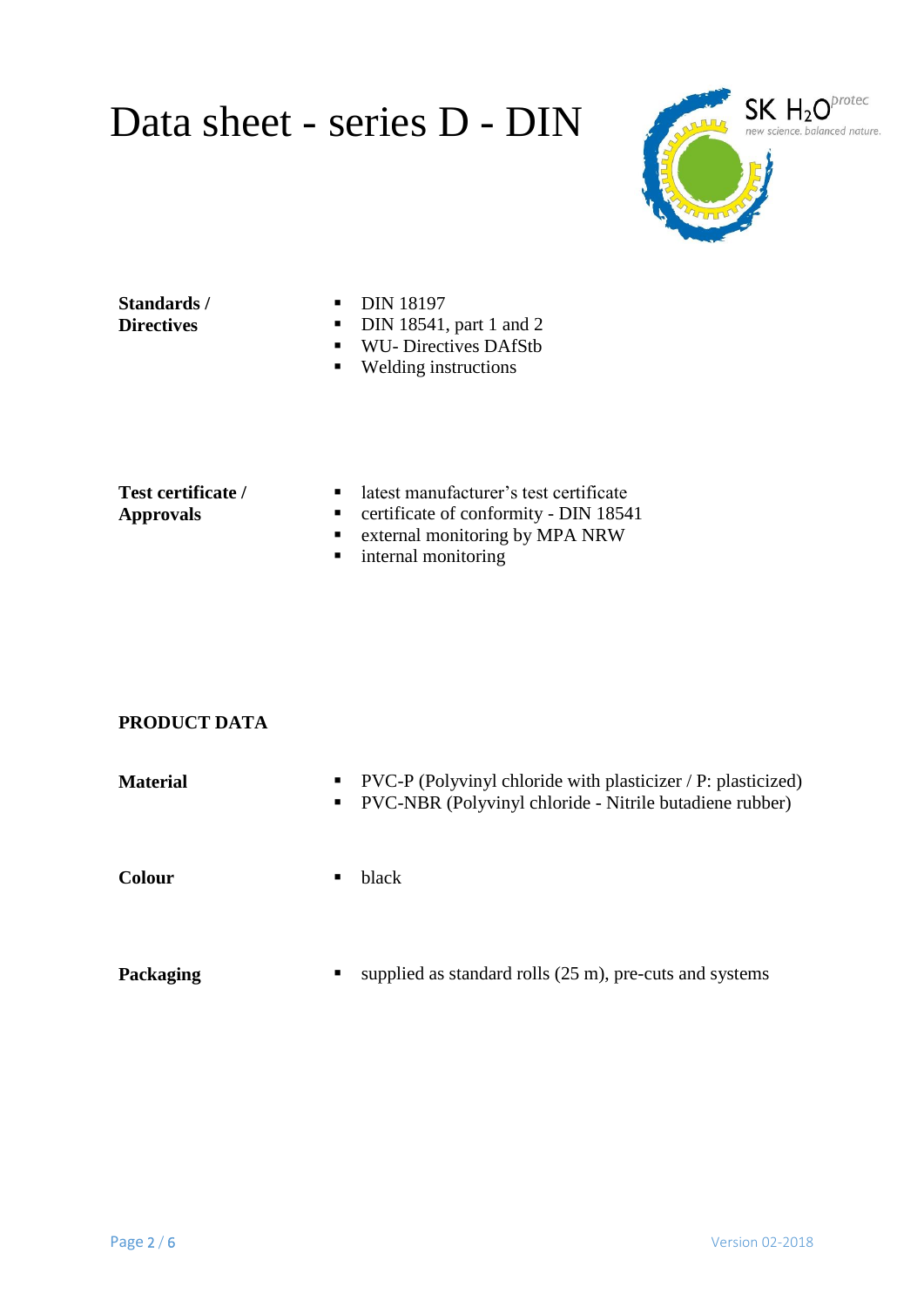

## **MECHANICAL PROPERTIES according to DIN 18541, part 2**

| <b>Shore A hardness</b>                        | $67 \pm 5$                                         |
|------------------------------------------------|----------------------------------------------------|
|                                                |                                                    |
|                                                |                                                    |
| <b>Tensile strength</b>                        | $\geq 10$ MPa                                      |
|                                                |                                                    |
|                                                |                                                    |
| <b>Elongation at break</b>                     | $\geq$ 350 %                                       |
|                                                |                                                    |
|                                                |                                                    |
|                                                |                                                    |
| <b>Tear propagation resistance</b>             | $\geq$ 12 kN/m                                     |
|                                                |                                                    |
|                                                |                                                    |
| Low temperature performance                    | Elongation at break at $-20^{\circ}$ C $\geq$ 200% |
|                                                |                                                    |
|                                                |                                                    |
| <b>Performance after weathering</b>            | Tensile strength $\leq 20\%$                       |
|                                                | Elongation at break $\leq$ 20%                     |
|                                                | Modulus of elasticity $\leq 50\%$                  |
| valid change of average values relative to the |                                                    |
| initial value                                  |                                                    |
|                                                |                                                    |
| Performance of the weld at shear test          | break outside of weld $\geq 0.6$                   |
| short-term joining factor fz                   |                                                    |
|                                                |                                                    |
|                                                |                                                    |
| <b>Fire behaviour</b>                          | class E                                            |
|                                                |                                                    |
|                                                |                                                    |
| Performance after storage in bitumen           | Tensile strength $<$ 20%                           |
|                                                | Elongation at break $<$ 20%                        |
|                                                | Modulus of elasticity $<$ 50%                      |
|                                                |                                                    |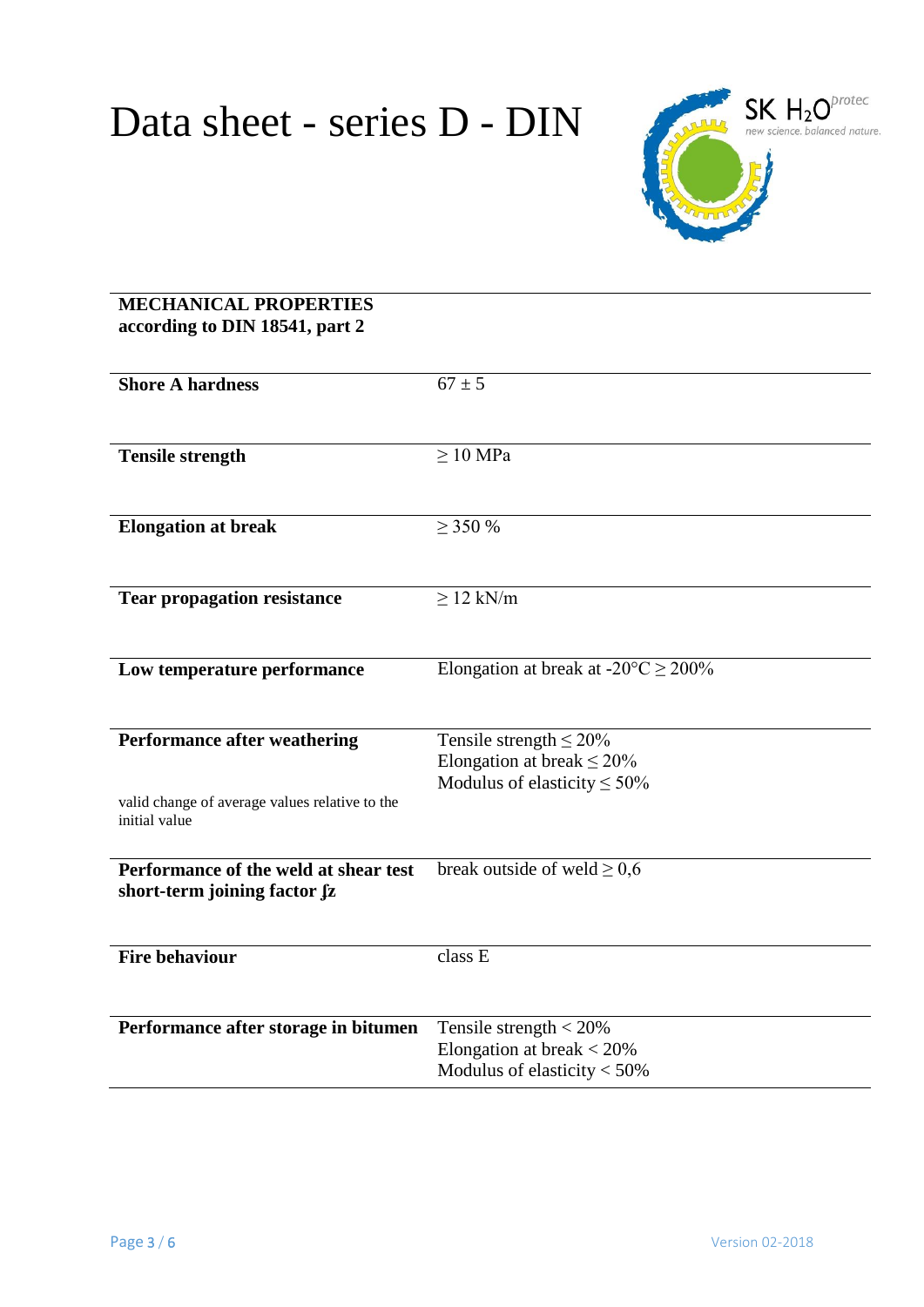

D 240 DIN





D 320 DIN





All dimensions in mm

D 240 DIN & D 320 DIN according to DIN 18541, part 1 and 2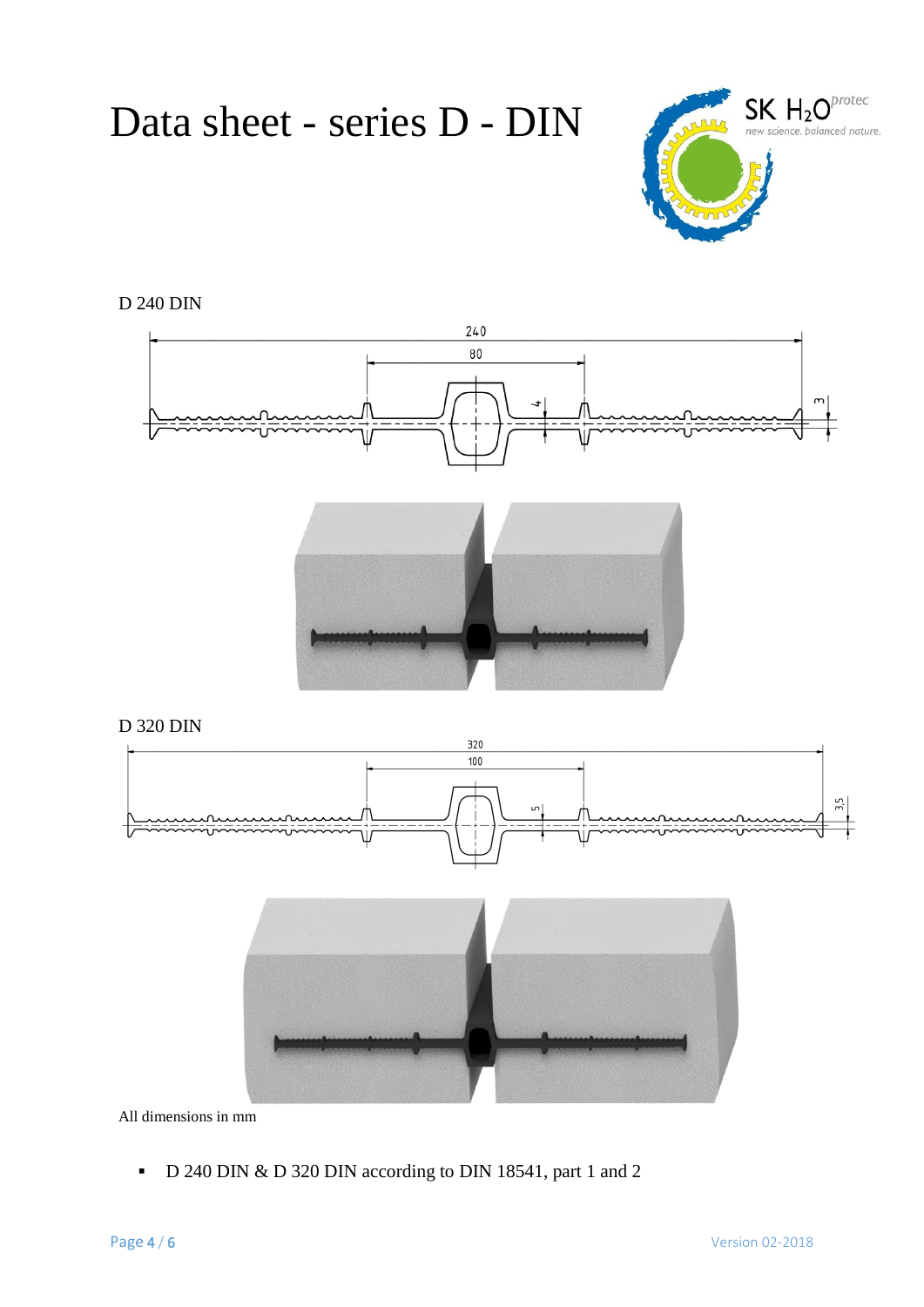

# D 500 DIN





All dimensions in mm

D 500 DIN according to DIN 18541, part 1 and 2